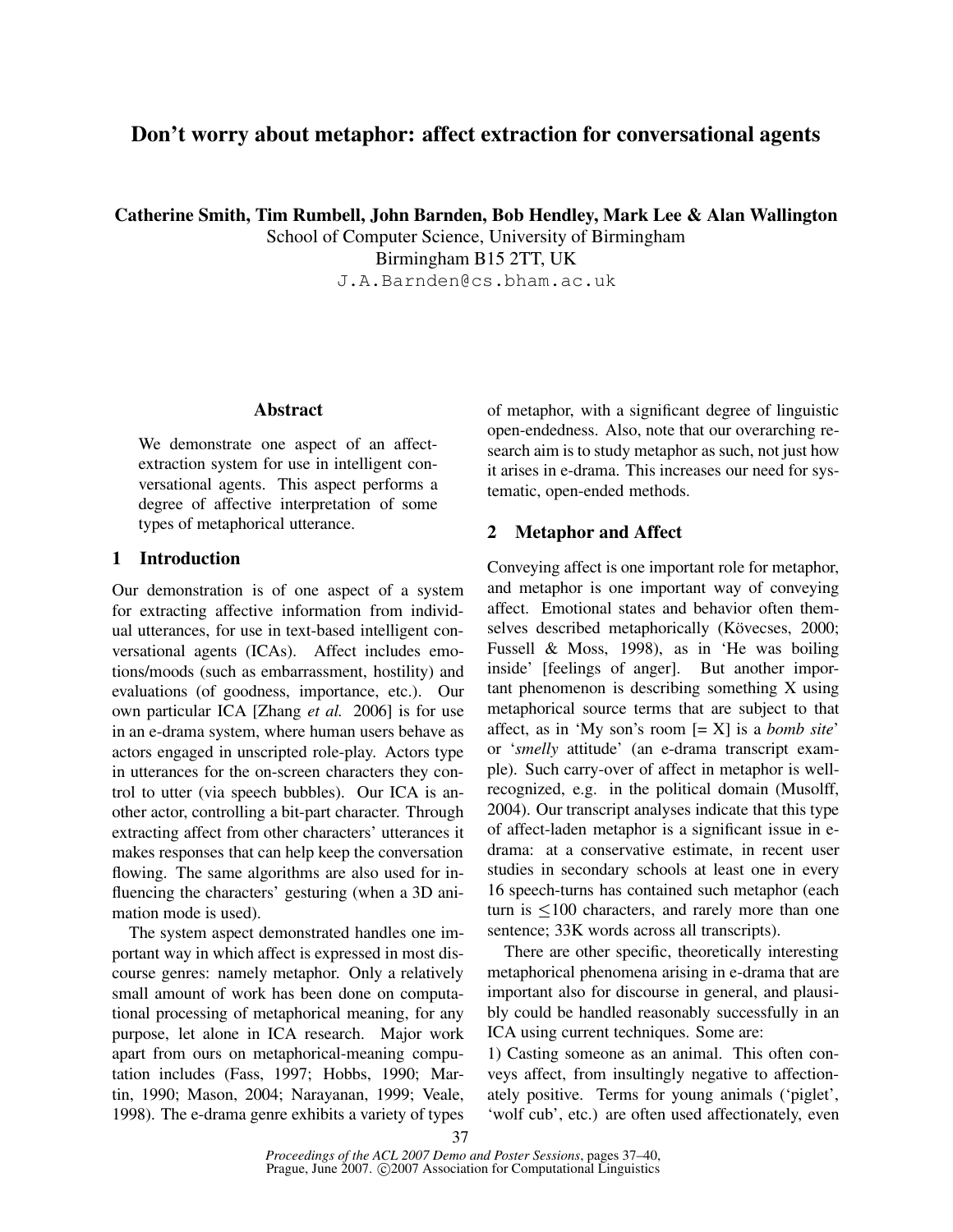when the adult form is negative. Animal words can have a conventional metaphorical sense, often with specific affect, but in non-conventional cases a system may still be able to discern a particular affective connotation; and even if it cannot, it can still plausibly infer that *some* affect is expressed, of unknown polarity (positivity/negativity).

2) Rather similarly, casting someone as a monster or as a mythical or supernatural being, using words such as 'monster', 'dragon,' 'angel,' 'devil.'

3) Casting someone as a special type of human, using words such as 'baby' (to an adult), 'freak,' 'girl' (to a boy), 'lunatic.'

4) Metaphorical use of size adjectives (cf. Sharoff, 2006). Particularly, using 'a little X' to convey affective qualities of X such as unimportance and contemptibility, but sometimes affection towards X, and 'big X' to convey importance of X ('big event') or intensity of X-ness ('big bully')—and X can itself be metaphorical ('baby', 'ape').

Currently, our system partially addresses (1), (2) and (4).

# **3 Metaphor Recognition & Analysis**

### **3.1 The Recognition Component**

The basis here is a subset of a list of metaphoricity signals we have compiled [http://www.cs.bham.ac.uk/˜jab/ATT-

Meta/metaphoricity-signals.html], by modifying and expanding a list from Goatly (1997). The signals include specific syntactic structures, phraseological items and morphological elements. We currently focus on two special syntactic structures, *X is/are Y* and *You/you Y*, and some lexical strings such as '[looks] like', 'a bit of a' and 'such a'. The signals are merely uncertain, heuristic indicators. For instance, in the transcripts mentioned in section 2, we judged *X is/are Y* as actually indicating the presence of metaphor in 38% of cases (18 out of 47). Other success rates are: *you Y* – 61% (22 out of 36); *like* (including *looks like*)– 81% (35 out of 43).

In order to detect signals we use the Grammatical Relations (GR) output from the RASP robust parser [Briscoe *et al.*, 2006] This output shows typed wordpair dependencies between the words in the utterance. E.g., the GR output for 'You are a pig' is:

```
|ncsubj| |be+_vbr| |you_ppy| |_|
|xcomp| _ |be+_vbr| |pig_nn1|
|det| |pig_nn1| |a_at1|
```
For an utterance of the type *X is/are Y* the GRs will always give a subject relation  $(ncsub)$  between X and the verb 'to be', as well as a complement relation (xcomp) between the verb and the noun Y. The structure is detected by finding these relations. As for *you Y*, Rasp also typically delivers an easily analysable structure, but unfortunately the POS tagger in Rasp seems to favour tagging Y as a verb e.g., 'cow' in 'You cow'. In such a case, our system looks the word up in a list of tagged words that forms part of the RASP tagger. If the verb can be tagged as a noun, the tag is changed, and the metaphoricity signal is deemed detected. Once a signal is detected, the word(s) in relevant positions (e.g. the Y position) position are pulled out to be analysed. This approach has the advantage that whether or not the noun in, say, the Y position has adjectival modifiers the GR between the verb and Y is the same, so the detection tolerates a large amount of variation. Any such modifiers are found in modifying relations and are available for use in the Analysis Component.

### **3.2 The Analysis Component**

We confine attention here to *X–is/are–Y* and *You–Y* cases. The analysis element of the processing takes the X noun (if any) and Y noun and uses Word-Net 2.0 to analyse them. First, we try to determine whether X refers to a person (the only case the system currently deals with), partly by using a specified list of proper names of characters in the drama and partly by WordNet processing. If so, then the Y and remaining elements are analysed using WordNet's taxonomy. This allows us to see if the Y noun in one of its senses is a hyponym of animals or supernatural beings. If this is established, the system sees if another of the senses of the word is a hyponym of the person synset, as many metaphors are already given as senses in WordNet. If different senses of the given word are hyponyms of both animal and person, other categories in the tree between the noun and the person synset may provide information about the evaluative content of the metaphor. For example the word 'cow' in its metaphorical usage has the 'unpleasant person' synset as a lower hypernym, which heuristically suggests that, when the word is used in a metaphor, it will be negative about the target.

There is a further complication. Baby animal names can often be used to give a statement a more affectionate quality. Some baby animal names such as 'piglet' do not have a metaphorical sense in Word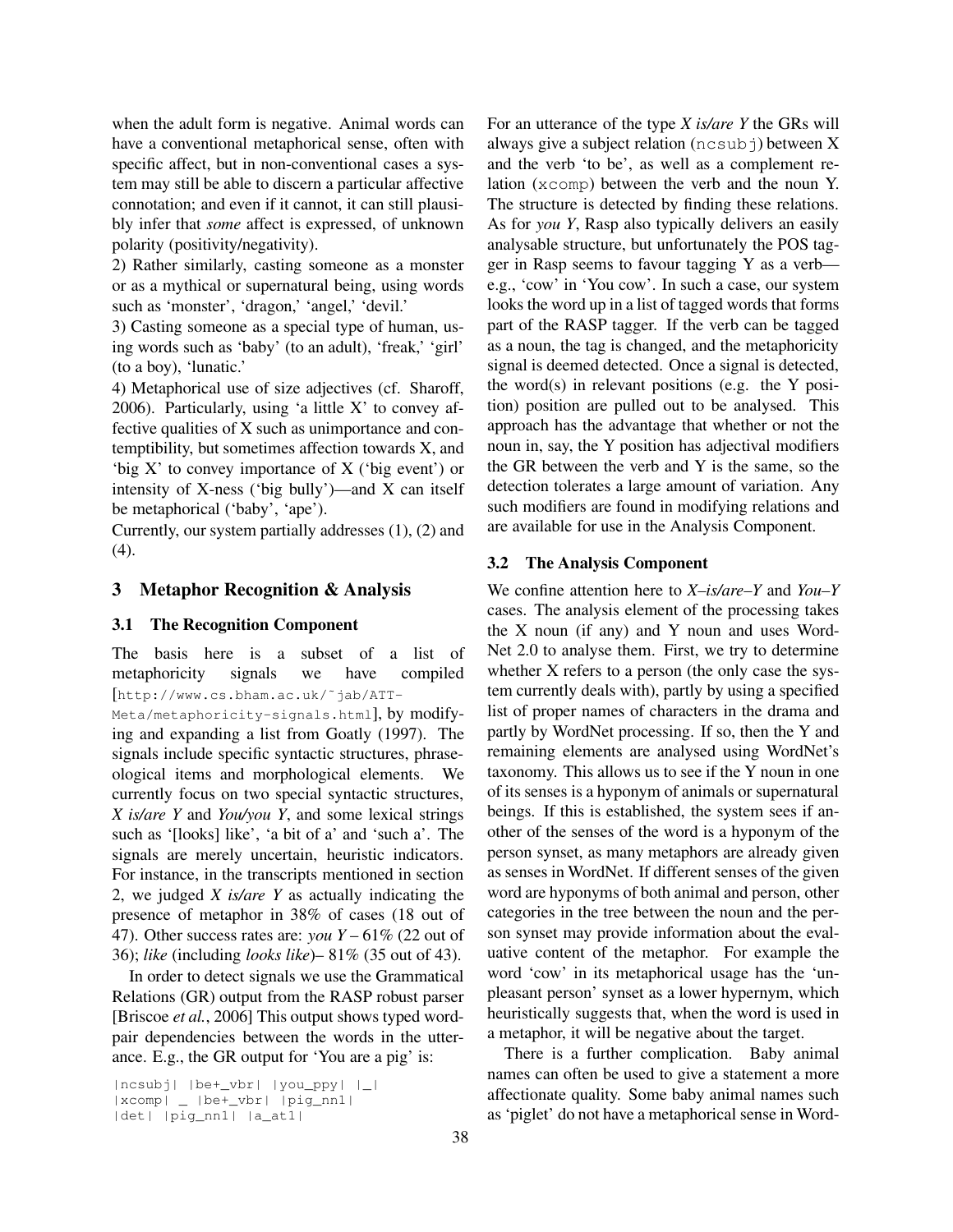Net. In these cases, we check the word's gloss to see if it is a young animal and what kind of animal it is. We then process the adult animal name to seek a metaphorical meaning but add the quality of affection to the result. A higher degree of confidence is attached to the quality of affection than is attached to the positive/negative result, if any, obtained from the adult name. Other baby animal names such as 'lamb' do have a metaphorical sense in WordNet independently of the adult animal, and are therefore evaluated as in the previous paragraph. They are also flagged as potentially expressing affection but with a lesser degree of confidence than that gained from the metaphorical processing of the word. However, the youth of an animal is not always encoded in a single word: e.g., 'cub' may be accompanied by specification of an animal type, as in 'wolf cub'. An extension to our processing would be required to handle this and also cases like 'young wolf' or 'baby wolf'.

If any adjectival modifiers of the Y noun were recognized the analyser then goes on to evaluate their contribution to the metaphor's affect. If the analyser finds that 'big' is one of the modifying adjectives of the noun it has analysed the metaphor is marked as being more emphatic. If 'little' is found the following is done. If the metaphor has been tagged as negative and no degree of affection has been added (from a baby animal name, currently) then 'little' is taken to be expressing contempt. If the metaphor has been tagged as positive OR a degree of affection has been added then 'little' is taken to be expressing affection.

## **4 Examples of Course of Processing**

#### **'You piglet':**

**(1)** Detector recognises the *you Y* signal with Y = 'piglet'.

**(2)** Analyser finds that 'piglet' is a hyponym of 'animal'.

**(3)** 'Piglet' does not have 'person' as a WordNet hypernym so analyser retrieves the WordNet gloss.

**(4)** It finds 'young' in the gloss ('a young pig') and retrieves all of the following words (just 'pig' – the analysis process is would otherwise be repeated for each of the words captured from the gloss), and finds that 'pig' by itself has negative metaphorical affect. **(5)** The input is labelled as an animal metaphor

which is negative but affectionate, with the affection

having higher confidence than the negativity.

#### **'Lisa is an angel':**

(1) Detector recognises the *X is Y* signal with  $Y =$ 'angel', after checking that Lisa is a person.

**(2)** Analyser finds that 'angel' is a hyponym of 'supernatural being'.

**(3)** It finds that in another sense 'angel' is a hyponym of 'person'.

**(4)** It finds that the tree including the 'person' synset also passes through 'good person,' expressing positive affect.

**(5)** Conclusion: positive supernaturalbeing metaphor.

### **Results from Some Other Examples:**

- "You cow", "they're such sheep": negative metaphor.
- "You little rat": contemptuous metaphor.
- "You little piggy": affectionate metaphor with a negative base.
- "You're a lamb": affectionate metaphor.
- "You are a monster": negative metaphor.
- "She is such a big fat cow": negative metaphor, intensified by 'big' (currently 'fat' is not dealt with).

# **5 Concluding Remarks**

The demonstrated processing capabilities make particular but nevertheless valuable contributions to metaphor processing and affect-detection for ICAs, in e-drama at least. Further work is ongoing on the four specific metaphorical phenomena in section 3 as well as on other phenomena, such as the variation of conventional metaphorical phraseology by synonym substitution and addition of modifiers, and metaphorical descriptions of emotions themselves.

As many extensions are ongoing or envisaged, it is premature to engage in large-scale evaluation. Also, there are basic problems facing evaluation. The language in the e-drama genre is full of misspellings, "texting" abbreviations, acronyms, grammatical errors, etc., so that fully automated evaluation of the metaphorical processing by itself is difficult; and application of the system to manually cleaned-up utterances is still dependent on Rasp extracting structure appropriately. Also, our own ultimate concerns are theoretical, to do with the nature of metaphor understanding. We are interested in covering the qualitative range of possibilities and complications, with no strong constraint from their